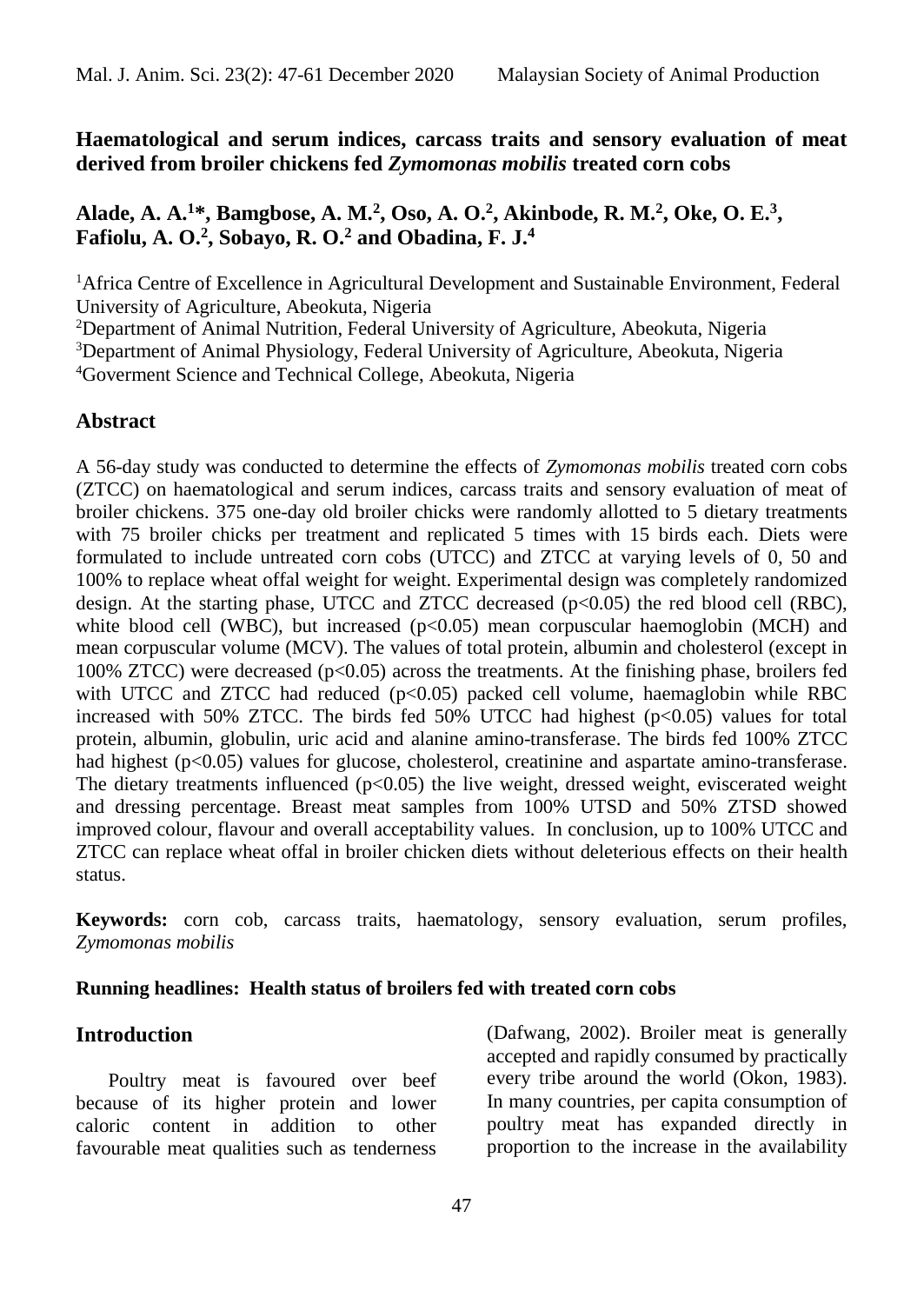of poultry meat at an affordable price (FAO, 1966). Agriculturists and nutritionists have generally agreed that developing the poultry industry is the fastest means of bridging the protein-deficiency gap presently prevailing in the tropics (Amos, 2006). It is also a promising source of additional income and quick returns from investment (Kekocha, 1994). There had been inadequate supply of good quality feeds throughout the year due to seasonal fluctuations in supply of conventional ingredients. This is a major problem preventing the optimum performance of poultry birds in the developing countries.

Animal nutritionists focus on cheap but suitable alternative feedstuffs especially crop residues and industrial by–products, to sustain livestock industry (Alhassan, 1985). The evaluation of these unconventional feed resources besides other strategies would reduce pressure on the demand for conventional feed resources thereby ensuring attainment of feed security for poultry (Fajimi *et* a*l*., 1993).

Corn cob is derived from the post-harvest processing of maize which account for about 30 – 40% of the weight of the dehusked maize (Adeyemi *et al*., 2008). The militating problem affecting the use of corn cobs in chicken diet is the constituent high fibre content which can be improved by fermentation. The utilization of corn cob will reduce the attendant competition between man and animals especially in monogastric animal nutrition (Oke *et al*., 2007). The use of fermentation procedures to improve the nutritive value, utilization of fibrous feeds as well as the generation of high protein had been reported by Cantner (1995) and Rajagopal (1977).

Corn cobs are utilized as feed fillers for ruminants (Umunna *et al*., 1980; Alokan, 1998), but they are not included in commercial non-ruminant animal feed due to its high fibre content which will impair

digestion and utilization by these animals (Adeyemi *et al*., 2008). Thus, the nutritive values of corn cobs depend on the availability of nutrients, lignification and crystallinity of cellulose (Olagunju *et al*., 2013).

In a trial in Nigeria, pullets fed a diet containing 10% maize cobs reached maturity earlier, but birds fed 20% maize cobs did not come into lay within the time frame of the experiment. In Ghana, diets containing up to 7.5% ground maize cobs fed *ad libitum* to commercial broiler chickens did not alter growth performance, carcass yields, health and biochemical indices (Donkoh *et al*. 2003).

Bounous *et al*. (2000) reported that the laboratory examination of blood variables would help diagnose of several diseases and livestock dysfunctions. It can provide reliable results and promote research studies on nutrition, physiology and pathology. Some authors had reported in their previous works that the blood variables (RBC, PCV, plasma protein and glucose) were most consistently affected by dietary treatments (Aletor, 1989; Aletor and Egberongbe, 1992). Duke (1985) had clearly established the functions of blood in circulating hormones, metabolites, as thermo-regulators and general homeostasis in farm animals. Also, Veulterinora (1991) reported that diets have a significant influence on haematological variables. Therefore, there is little information found in the literature concerning the utilization of untreated and/or *Zymomonas mobilis* treated corn cobs for broiler chickens. The study was conducted to evaluate the effects of the dietary inclusion of Zymomonas mobilis treated corn cobs on blood profiles and meat quality of broiler chickens.

# **Materials and Methods**

# *Research station and test ingredient*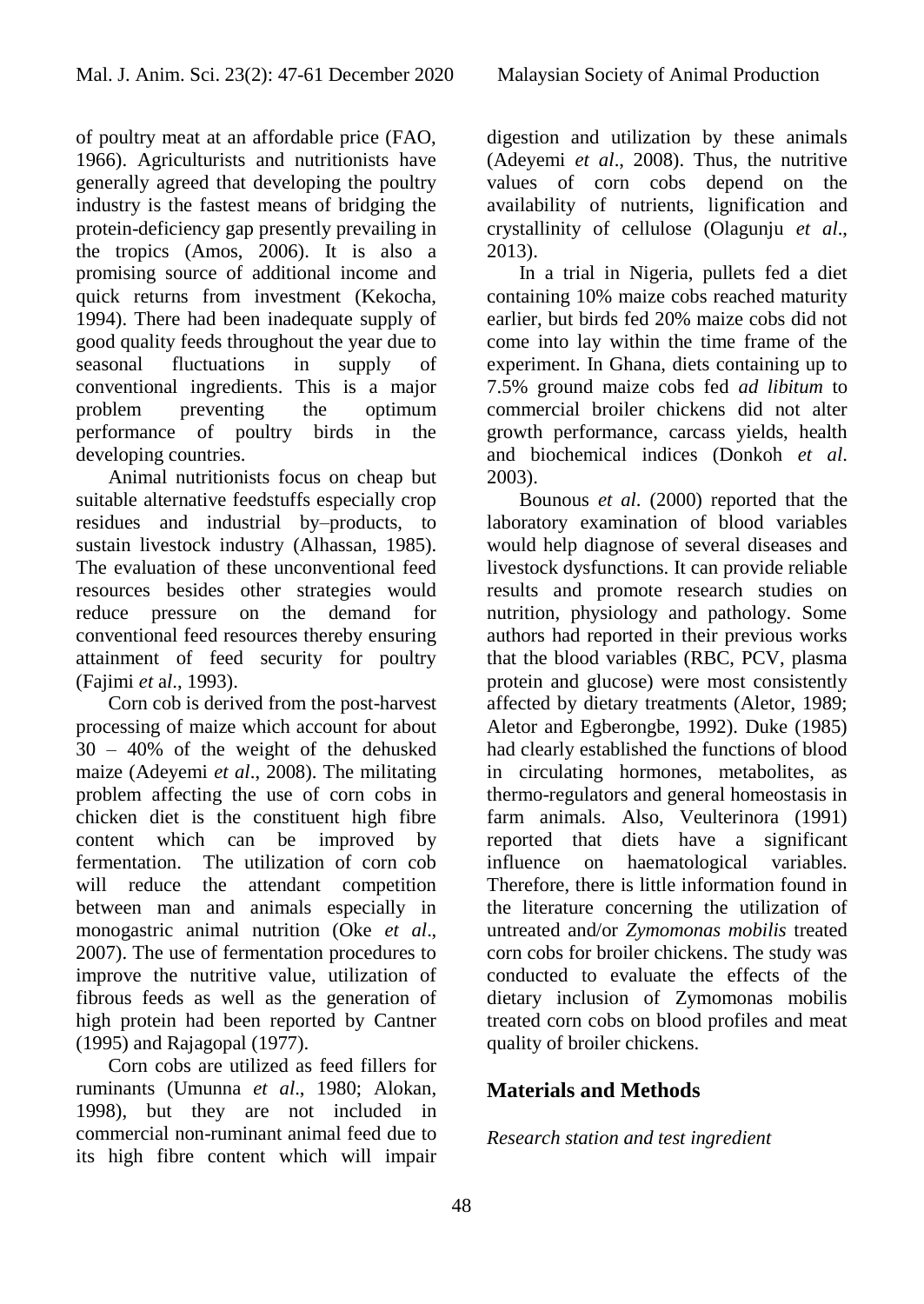The research was carried out at the Poultry Unit, Directorate of University Farms (DUFARMS), and Animal Nutrition Laboratory, Federal University of Agriculture, Abeokuta, Ogun State, Nigeria located at 7°10′N and 3°2′E, 76 m above sea level. It lies within the South-Western part of Nigeria with a prevailing tropical climate, mean annual rainfall of 1,238 mm and an average temperature of 27.1 °C (Climatedata.org Nigeria Ogun, 2020).

The corn cobs were collected from the maize shelling unit of the Obasanjo farm Nigeria, Ltd., Igboora, Nigeria. The corn cobs were crushed using hammer mill and screened using 3.5mm sieve before storage on pallets.

Pure strains of *Zymomonas mobilis* used in this study were extracted from fresh palm wine used to inoculate the corn cobs (CC) to obtain CC starter inoculum.

This was prepared in the traditional setting under laboratory condition as stated by Anigbogu *et al*. (2009) using a fermentation vat (volume 3.5 litres). The following materials were weighed and homogeneously mixed, 500g corn cobs as a substrate with 100ml of *Zymomonas mobilis* suspended in a cultured media in the fermentation vat. Two litres of water were poured into the vat and stirred to obtain a homogeneous mixture at a room temperature  $(23.1^{\circ}$ C to 24.6 °C) for 20 days and turned 24 hourly using a plastic rod. The fermented

product (fermented dough) was used as a starter inoculum for the study.

The life enzyme was prepared as in Anigbogu *et al*. (2009) using 25 kg corn cobs placed in the fermentation vat (capacity  $=$ 100 litres) with 50 litres of water added to 2.5 kg fermented dough (starter inoculum). The sample was homogeneously mixed and kept to ferment for 20 days. The fermented product was sun-dried, analysed and stored as life-enzyme corn cobs.

*Management of broiler chickens and experimental diets*

Three hundred and seventy-five (375) 1 day old unsexed marshal broiler chicks were obtained from Obasanjo Farms Nigeria limited, Lanlate, Nigeria. They were weighed on group basis and the weight was divided by the number in the group to obtain individual weight, and randomly allotted to five dietary treatments with 75 broiler chicks per treatment and were replicated 5 times with 15 birds each. The chicks were brooded for 2 weeks, routine vaccinations and necessary medication were administered. Feed and water were given *ad libitum*. The birds were raised for eight weeks  $(0 - 4$  weeks for the starter phase and 5-8 weeks for the finisher phase). The diets were formulated to include untreated and *Z. mobilis* treated corn cobs at varying levels of 0, 50 and 100% to replace wheat offal weight for weight.

The composition of the experimental diets is shown in Table 1.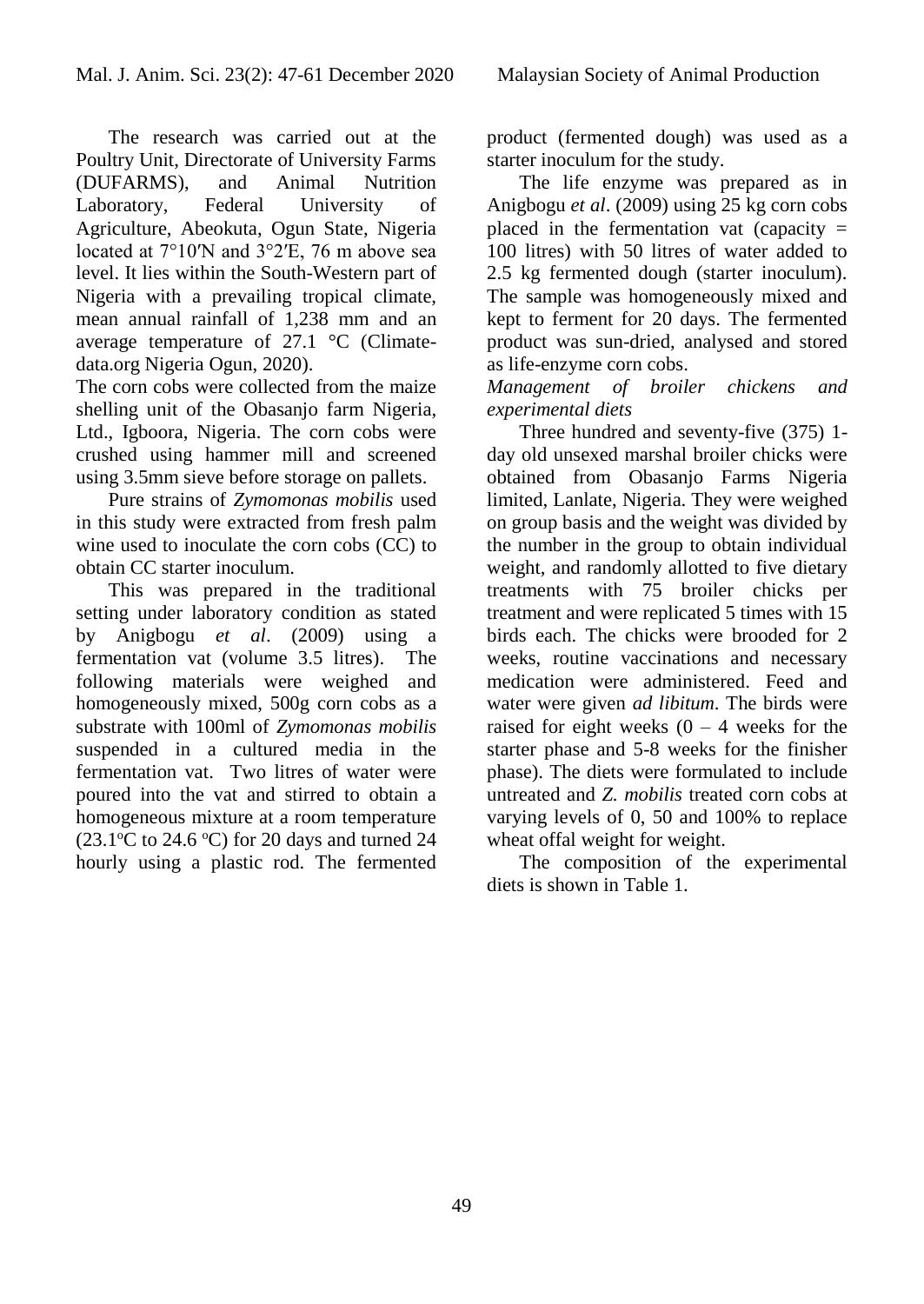| Table 1. Percentage Composition of Experimental Broiler Chicken Diets (DM- Basis)                                                                              |        |                |                                                                                                            |           |                  |                                     |                                                                             |                               |                |                                                                                                                                                                                                                                                                                                               |
|----------------------------------------------------------------------------------------------------------------------------------------------------------------|--------|----------------|------------------------------------------------------------------------------------------------------------|-----------|------------------|-------------------------------------|-----------------------------------------------------------------------------|-------------------------------|----------------|---------------------------------------------------------------------------------------------------------------------------------------------------------------------------------------------------------------------------------------------------------------------------------------------------------------|
| Ingredients                                                                                                                                                    |        | Starter        | Diets                                                                                                      |           |                  |                                     | Finisher                                                                    | diets                         |                |                                                                                                                                                                                                                                                                                                               |
|                                                                                                                                                                |        | -Zmobilis      | Zmobilis                                                                                                   | +Zmobilis | +Zmobilis        |                                     | Zmobilis                                                                    | Zmobilis                      | +Zmobilis      | $+Z$ mobilis                                                                                                                                                                                                                                                                                                  |
|                                                                                                                                                                | $6\%$  | 50%            | 100%                                                                                                       | 50%       | 100%             |                                     | 50%                                                                         | 100%                          | 50%            | 100%                                                                                                                                                                                                                                                                                                          |
| Maize                                                                                                                                                          | 53.60  |                | 53.60                                                                                                      | 53.60     | 53.60            | 54.60                               | 54.60                                                                       | 54.60                         | 54.60          | 54.60                                                                                                                                                                                                                                                                                                         |
| Soyabean meal                                                                                                                                                  | 29.50  | 53.60<br>29.50 | 29.50                                                                                                      | 29.50     | 29.50            | 23.50                               | 23.50                                                                       | 23.50                         | 23.50          | 23.50                                                                                                                                                                                                                                                                                                         |
| Fish meal                                                                                                                                                      | 5.00   | 5.00           | 5.00                                                                                                       | 5.00      | 5.00             | 5.00                                | 5.00                                                                        | 5.00                          | 5.00           | 5.00                                                                                                                                                                                                                                                                                                          |
| Groundnut cake                                                                                                                                                 | 2.50   | 2.50           | 2.50                                                                                                       | 2.50      | 2.50             | 2.50                                | 2.50                                                                        | 2.50                          | 2.50           | 2.50                                                                                                                                                                                                                                                                                                          |
| Wheat offal                                                                                                                                                    | 5.00   | 2.50           | 0.00                                                                                                       | 2.50      | 0.00             | 10.00                               | 5.00                                                                        | 0.00                          | 5.00           | 0.00                                                                                                                                                                                                                                                                                                          |
| Corn cobs                                                                                                                                                      | 0.00   | 2.50           | 5.00                                                                                                       | 2.50      | 5.00             | $0.00\,$                            | 5.00                                                                        | 10.00                         | 5.00           |                                                                                                                                                                                                                                                                                                               |
| Bone meal                                                                                                                                                      | 2.00   | $2.00$<br>1.50 | 2.00                                                                                                       | 2.00      | 2.00             | 2.00                                | 2.00                                                                        | 2.00                          | 2.00           |                                                                                                                                                                                                                                                                                                               |
| Limestone                                                                                                                                                      | 1.50   |                | 1.50                                                                                                       | 1.50      |                  |                                     |                                                                             | $1.50\,$                      | 1.50           |                                                                                                                                                                                                                                                                                                               |
| Broiler premix <sup>ab</sup>                                                                                                                                   | 0.25   | $0.25$<br>0.10 | 0.25                                                                                                       | 0.25      | $1.50$<br>0.25   | 150<br>0.25<br>0.30<br>0.35<br>0.35 | $\begin{array}{c} 1.50 \\ 0.25 \\ 0.10 \\ 0.30 \\ 0.10 \\ 0.25 \end{array}$ | 0.25                          | $0.25$<br>0.10 | $\begin{array}{c} 10.00 \\ 2.00 \\ 1.50 \\ 0.21 \\ 0.30 \\ 0.10 \\ 0.01 \\ 0.01 \\ 0.01 \\ 0.02 \\ 0.03 \\ 0.03 \\ 0.03 \\ 0.03 \\ 0.03 \\ 0.03 \\ 0.03 \\ 0.03 \\ 0.03 \\ 0.03 \\ 0.03 \\ 0.03 \\ 0.03 \\ 0.03 \\ 0.03 \\ 0.03 \\ 0.03 \\ 0.03 \\ 0.03 \\ 0.03 \\ 0.03 \\ 0.03 \\ 0.03 \\ 0.03 \\ 0.03 \\ 0$ |
| Lysine                                                                                                                                                         | 0.10   |                | 0.10                                                                                                       | 0.10      | $0.10\,$         |                                     |                                                                             | $0.10\,$                      |                |                                                                                                                                                                                                                                                                                                               |
| Methionine <sup>c</sup>                                                                                                                                        | 0.20   | 0.20           | 0.20                                                                                                       | 0.20      | 0.20             |                                     |                                                                             | 0.20                          | 0.20           |                                                                                                                                                                                                                                                                                                               |
| Toxin binder                                                                                                                                                   | 0.10   | 0.10           | $0.10\,$                                                                                                   | 0.10      | $0.10$<br>$0.25$ |                                     |                                                                             | 0.10                          | $0.10$         |                                                                                                                                                                                                                                                                                                               |
| Salt                                                                                                                                                           | 0.25   | 0.25           | 0.25                                                                                                       | 0.25      |                  |                                     |                                                                             | 0.25                          | 0.25           |                                                                                                                                                                                                                                                                                                               |
| TOTAL                                                                                                                                                          | 100.00 | 00.00          | 100.00                                                                                                     | 100.00    | 00.00            | 100.00                              | 00.00                                                                       | 100.00                        | 100.00         | 100.00                                                                                                                                                                                                                                                                                                        |
|                                                                                                                                                                |        |                |                                                                                                            |           |                  |                                     |                                                                             |                               |                |                                                                                                                                                                                                                                                                                                               |
| Calculated analysis:                                                                                                                                           |        |                |                                                                                                            |           |                  |                                     |                                                                             |                               |                |                                                                                                                                                                                                                                                                                                               |
| Metabolizable energy<br>(MJ/Kg)                                                                                                                                | 12.00  | 11.94          | 11.88                                                                                                      | 12.10     | 12.20            | 11.92                               | 11.81                                                                       | 11.69                         | 12.12          | 12.31                                                                                                                                                                                                                                                                                                         |
|                                                                                                                                                                |        |                |                                                                                                            |           |                  |                                     |                                                                             |                               |                |                                                                                                                                                                                                                                                                                                               |
| Crude Protein (%)                                                                                                                                              | 23.38  | 23.04          | 22.70                                                                                                      | 23.19     | 23.01            |                                     | 21.00                                                                       |                               | 21.31          |                                                                                                                                                                                                                                                                                                               |
| Crude Fibre (%)                                                                                                                                                | 3.62   | 4.54<br>3.76   | $5.45$<br>$3.69$                                                                                           | 3.88      | 4.14             | 21.68<br>3.67                       | 5.51<br>3.69                                                                |                               | 4.20           |                                                                                                                                                                                                                                                                                                               |
| Ether Extract (%)                                                                                                                                              | 3.83   |                |                                                                                                            | 3.95      | 4.08             | 3.83                                |                                                                             | 20.32<br>7.34<br>3.55<br>3.65 | 4.08           | 20.93<br>4.72<br>4.33                                                                                                                                                                                                                                                                                         |
| Ash (%)                                                                                                                                                        | 2.60   | 2.80           | 3.00                                                                                                       | 2.65      | 2.70             | 2.26                                | 2.65                                                                        |                               | 2.36           | 2.46                                                                                                                                                                                                                                                                                                          |
| Nitrogen Free Extract (%)                                                                                                                                      | 50.57  | 49.86          | 49.16                                                                                                      | 50.32     | 50.07            | 52.56                               | 51.14                                                                       | 49.73                         | 52.06          | $51.56$<br>$1.69$                                                                                                                                                                                                                                                                                             |
| Calcium (%)                                                                                                                                                    | 1.48   | 1.55           | 1.63                                                                                                       | 1.54      | 1.59             | $1.47\,$                            | 1.62                                                                        | 1.76                          | $1.58\,$       |                                                                                                                                                                                                                                                                                                               |
| Phosphorus (%)                                                                                                                                                 | 0.57   | 0.59           | 0.61                                                                                                       | 0.59      | 0.61             | 0.54                                | 0.57                                                                        | $0.61\,$                      | 0.57           | 0.61                                                                                                                                                                                                                                                                                                          |
| <sup>a</sup> Starter Vitamin-Mineral Premix: (Rotinol)                                                                                                         |        |                | based on 2.5 kg/ton (Thiamine, 2000 mg, riboflavin, 7000 mg, pyridoxine, 5000 mg, cyanocobalamine, 1700 mg |           |                  |                                     |                                                                             |                               |                |                                                                                                                                                                                                                                                                                                               |
| niacin, 30,000 mg, D-panthotenate, 10,000 mg, folic acid, 800 mg, biotin, 2000 mg, Retinyl acetate, 12,000 iu, cholecalciferol, 2,400,000 iu, tocopherol       |        |                |                                                                                                            |           |                  |                                     |                                                                             |                               |                |                                                                                                                                                                                                                                                                                                               |
| acetate, 35,000 iu., menadione, 4,000 mg, ascorbic acid, 60,000 mg, manganese, nill, iron, 70,200 mg, zinc, nill, copper, nill, cobalt, 200 mg, iodine, 400 mg |        |                |                                                                                                            |           |                  |                                     |                                                                             |                               |                |                                                                                                                                                                                                                                                                                                               |
| selenium, 80 mg, choline chloride, 500,000 mg                                                                                                                  |        |                |                                                                                                            |           |                  |                                     |                                                                             |                               |                |                                                                                                                                                                                                                                                                                                               |
| PFinisher Vitamin-Mineral Premix: (Rotinol) based on 2.5 kg/ton (Thiamine, 1000 mg, riboflavin, 6000 mg, pyridoxine, 5000 mg, cyanocobalamine, 25 mg,          |        |                |                                                                                                            |           |                  |                                     |                                                                             |                               |                |                                                                                                                                                                                                                                                                                                               |
| niacin, 60,000 mg., D-panthotenate, 20,000 mg, folic acid, 200 mg, D-biotin, 8 mg, Retinyl acetate, 40 mg, cholecalciferol, 500mg, tocopherol                  |        |                |                                                                                                            |           |                  |                                     |                                                                             |                               |                | acetate,                                                                                                                                                                                                                                                                                                      |
| 40,000 mg, menadione, 800 mg, ascorbic acid, 60,000 mg, manganese, nill, iron, 80,000 mg, zinc, nill, copper, nill, cobalt, 80 mg, iodine, 400 mg, selenium,   |        |                |                                                                                                            |           |                  |                                     |                                                                             |                               |                |                                                                                                                                                                                                                                                                                                               |
| 40 mg, choline chloride, 80,000 mg                                                                                                                             |        |                |                                                                                                            |           |                  |                                     |                                                                             |                               |                |                                                                                                                                                                                                                                                                                                               |
| Methionine Hydroxyl Analog (MHA): (Novus International Inc.St. Charles, MO), feed supplement providing 84% Methionine activity                                 |        |                |                                                                                                            |           |                  |                                     |                                                                             |                               |                |                                                                                                                                                                                                                                                                                                               |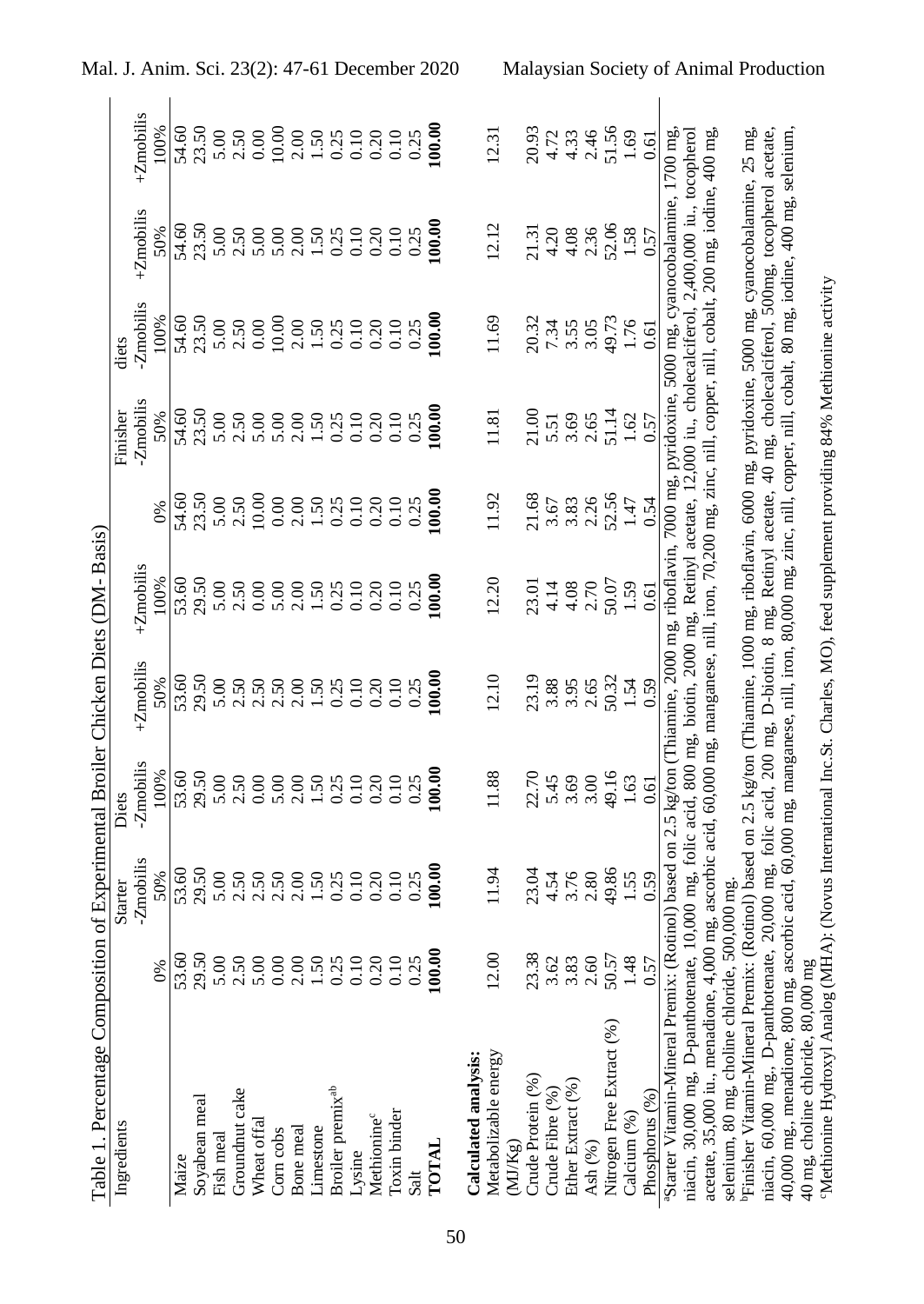#### *Data collection*

#### *Blood collection and analysis*

Blood samples were collected individually from 25 broiler chickens (5 birds per treatment) via the wing vein using sterilized syringe at the end of the starting and finishing phases of the feeding trials. About 2.5ml of blood sample was collected from each bird into vials containing ethylene diamine tetra-acetic acid (EDTA) anticoagulant for the determination of haematological parameters (Red Blood Cell, White Blood Cell, Packed Cell Volume and Haemoglobin). However, another set was collected into plain tubes for serum biochemistry measurement (Glucose, Cholesterol, Total Protein, Albumin, Globulin, Uric acid, Creatinine, Aspartate aminotransferase and Alanine aminotransferase). The blood samples were allowed to clot, and put in a refrigerator for 6 hours and later spun in a centrifuge at 900 rpm for 20 minutes. The separated blood sera was labelled for each bird and stored in the freezer at  $2^{\circ}$ C prior to analysis. The sera were allowed to thaw under room temperature before subsequent analyses. Haemoglobin concentration was estimated using the cyanmethaemoglobin method (Cannan, 1958), packed cell volume (PCV), red blood cell (RBC) and white blood cell (WBC) count of the blood samples were determined in Wintrobe haematocrit tube according to the method of Schalm *et al*. (1975).

### *Carcass and organ weight determination*

At the end of 8 weeks feeding trial, twenty-five broiler chickens (5 birds per treatment) whose weights were similar or close to the average weight of the chickens in each treatment were selected and starved for about 18 hours to empty their crops. They were slaughtered by cervical dislocation, allowed to bleed, scalded in warm water and defeathered. They were thereafter taken to the laboratory where other measurement like the dressed weight, weight of the cut-up parts and organs were taken with a sensitive electronic scale. The weight of the cut-up parts and organs was expressed as percentage of live weight according to "Modified Kosher" method as described by Abe *et al*., (1996), while the dressing percentage was calculated as follows:

### Dressing  $\%$  = Eviscerated weight x 100 Liveweight 1

#### *Sensory Evaluation*

Sensory evaluation of cooked minced breast samples from five birds per treatment were carried out by fifteen panelists. Parameters evaluated includes. colour, juiciness, flavour, tenderness and overall acceptability. Each meat sample was coded and presented one after the other to each member of the panel. Each member rinsed his or her mouth with water after assessing each meat sample to avoid carry over effect. The panelists awarded scores using a nine (9) point hedonic scale of (i) Dislike extremely (ii) Dislike very much (iii) Dislike moderately (iv) Dislike slightly (v) Intermediate (vi) Like slightly (vii) Like moderately (viii) Like very much (ix) Like extremely (Ogunwole *et al*., 2013).

#### *Experimental design and Statistical analysis*

The experimental design used for this study was completely randomized design (CRD). All data collected were subjected to one-way analysis of variance (ANOVA) as outlined by Daniel (1995) with the aid of SAS (2001) and the significant means separated by Duncan's multiple range test at 5% level of significance (Steel and Torrie, 1980).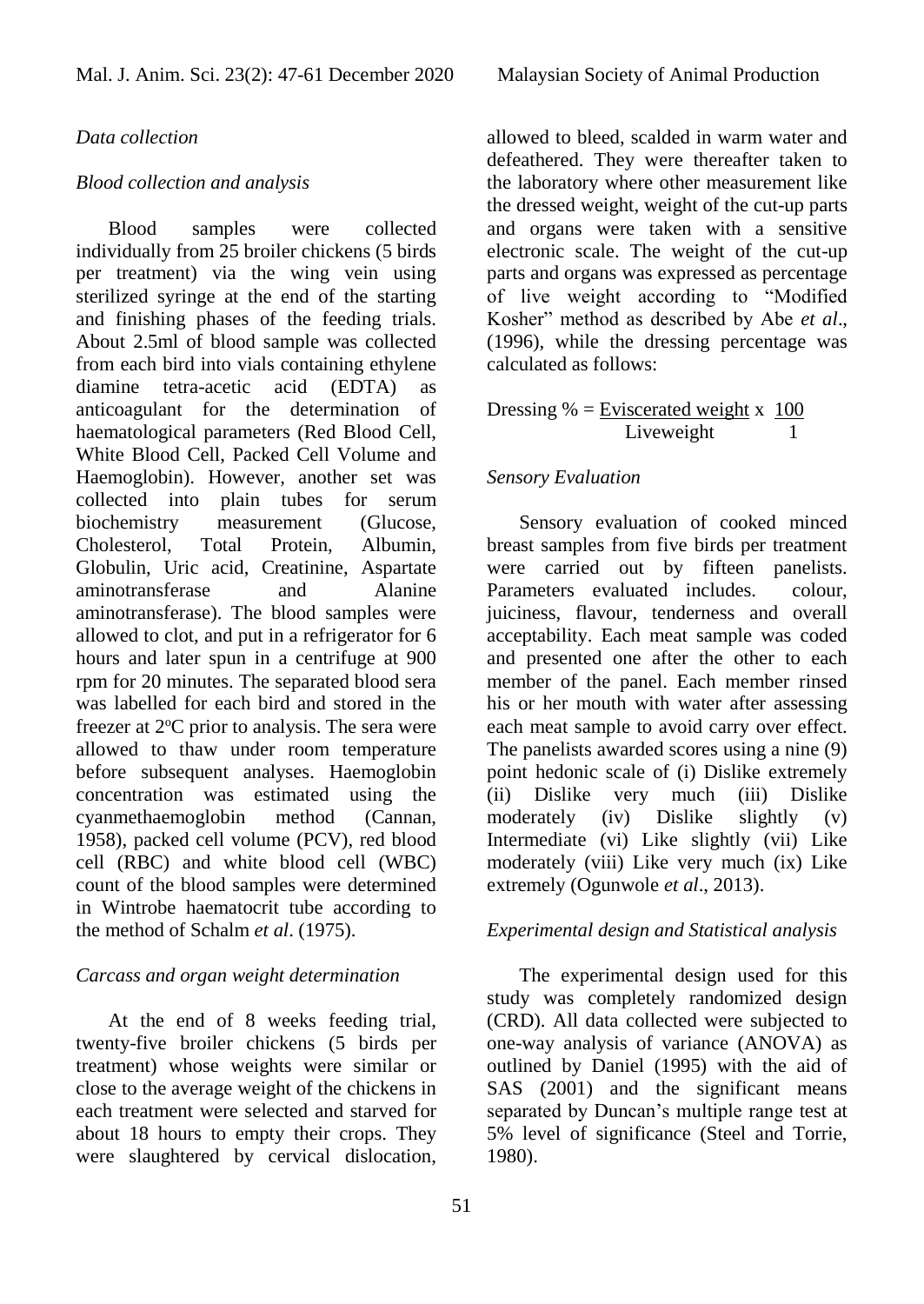# **Results**

The haematological and serum metabolites of starting broiler chickens fed corn based diets are shown in Table 2. The dietary inclusion of untreated and *Z. mobilis* treated corn cobs significantly  $(p<0.05)$ decreased the red blood cell (RBC), white blood cell (except in birds fed 50% ZTCC) but increased  $(p<0.05)$  mean corpuscular haemoglobin (MCH) and mean corpuscular volume (MCV). Moreover, there were influence  $(p<0.05)$  on the eosinophil, monocytes, and basophils. The dietary treatments influenced  $(p<0.05)$  all the serum metabolites observed in the current study. The dietary inclusion of UTCC and ZTCC decreased  $(p<0.05)$  total protein, albumin and cholesterol (except in 100% ZTCC) across the treatments.

Table 2. Haematological parameters and serum metabolites of starting broiler chickens  $(0 - 4$  weeks) fed diets containing untreated and treated corn cobs

|                                                           | Dietary treatments |                     |                    |                    |                     |            |  |
|-----------------------------------------------------------|--------------------|---------------------|--------------------|--------------------|---------------------|------------|--|
| Parameters                                                | $\mathbf{1}$       | $\overline{2}$      | 3                  | $\overline{4}$     | 5                   |            |  |
|                                                           | Control            | 50%                 | 100%               | 50%                | 100%                | <b>SEM</b> |  |
|                                                           | diet               | <b>UTCC</b>         | <b>UTCC</b>        | <b>ZTCC</b>        | <b>ZTCC</b>         |            |  |
| <b>Haematological parameters:</b>                         |                    |                     |                    |                    |                     |            |  |
| Packed cell volume (%)                                    | 27.00              | 25.00               | 25.00              | 28.00              | 30.00               | 0.79       |  |
| Haemoglobin $(g/dl)$                                      | 9.00               | 8.30                | 8.00               | 9.30               | 10.00               | 0.32       |  |
| Red blood cell $(x10^{12/L})$                             | 3.70 <sup>a</sup>  | 1.30 <sup>d</sup>   | 2.10 <sup>c</sup>  | 1.20 <sup>d</sup>  | 3.00 <sup>b</sup>   | 0.27       |  |
| Mean Corpuscular Haemoglobin<br>(pg)                      | 24.00 <sup>e</sup> | 64.00 <sup>b</sup>  | 38.00 <sup>c</sup> | $78.00^a$          | 33.00 <sup>d</sup>  | 5.44       |  |
| Mean Corpuscular Haemoglobin<br>in Concentration $(g/dl)$ | 33.30              | 33.20               | 32.00              | 33.20              | 33.30               | 0.57       |  |
| Mean Corpuscular Volume (fl)                              | 73.00 <sup>d</sup> | 192.00 <sup>b</sup> | $119.00^{\circ}$   | $233.00^a$         | 100.00 <sup>c</sup> | 16.14      |  |
| White blood cell $(x10^{9/L})$                            | $16.10^{ab}$       | 14.50 <sup>b</sup>  | 11.80 <sup>c</sup> | $18.20^{\rm a}$    | 15.40 <sup>b</sup>  | 0.63       |  |
| Heterophil (%)                                            | $32.00^{ab}$       | $33.00^{ab}$        | 24.00 <sup>c</sup> | 30.00 <sup>b</sup> | 36.00 <sup>a</sup>  | 1.21       |  |
| Lymphocytes (%)                                           | $69.00^{ab}$       | $65.00^{ab}$        | $72.00^{\text{a}}$ | $70.00^{ab}$       | 63.00 <sup>b</sup>  | 1.22       |  |
| Eosinophil (%)                                            | 0.00 <sup>b</sup>  | 1.00 <sup>a</sup>   | 0.00 <sup>b</sup>  | 0.00 <sup>b</sup>  | 0.00 <sup>b</sup>   | 0.12       |  |
| Monocytes (%)                                             | 0.00 <sup>b</sup>  | 1.00 <sup>a</sup>   | 1.00 <sup>a</sup>  | 0.00 <sup>b</sup>  | 0.00 <sup>b</sup>   | 0.13       |  |
| Basophils (%)                                             | 1.00 <sup>b</sup>  | 0.00 <sup>c</sup>   | 2.00 <sup>a</sup>  | 0.00 <sup>c</sup>  | 1.00 <sup>b</sup>   | 0.20       |  |
| <b>Serum metabolites:</b>                                 |                    |                     |                    |                    |                     |            |  |
| Total protein (g/dl)                                      | 4.50 <sup>a</sup>  | $3.50^{b}$          | 3.10 <sup>c</sup>  | 3.10 <sup>c</sup>  | $3.20^{bc}$         | 0.15       |  |
| Albumin (g/dl)                                            | $2.30^{ab}$        | $2.50^{\rm a}$      | $2.00^{bc}$        | 1.80 <sup>cd</sup> | 1.60 <sup>d</sup>   | 0.10       |  |
| Globulin (g/dl)                                           | 2.20 <sup>a</sup>  | 1.00 <sup>c</sup>   | $1.10^{bc}$        | $1.30^{bc}$        | 1.60 <sup>b</sup>   | 0.13       |  |
| Glucose $(mg/dl)$                                         | 120.00             | 128.00              | 121.00             | 113.00             | 118.00              | 3.55       |  |
| Cholesterol (mg/dl)                                       | $90.00^{ab}$       | 88.00ab             | 80.00 <sup>b</sup> | 83.00ab            | $100.00^{\text{a}}$ | 2.31       |  |
| Uric Acid (mg/dl)                                         | $3.60^{bc}$        | 4.50 <sup>ab</sup>  | 4.50 <sup>ab</sup> | 2.80 <sup>c</sup>  | 5.27 <sup>a</sup>   | 0.28       |  |
| Creatinine (mg/dl)                                        | $0.50^{\rm a}$     | $0.60^{\rm a}$      | 0.70 <sup>a</sup>  | 0.10 <sup>b</sup>  | 0.70 <sup>a</sup>   | 0.07       |  |
| Aspartate Amino-Transferase<br>(U/L)                      | $42.00^{ab}$       | $45.00^{ab}$        | $42.00^{ab}$       | $50.00^{\rm a}$    | 38.00 <sup>b</sup>  | 1.63       |  |
| Alanine Amino-Transferase (U/L)                           | $24.00^{ab}$       | $21.00^{ab}$        | $25.00^{\rm a}$    | 20.00 <sup>b</sup> | $24.00^{ab}$        | 0.71       |  |

Means on the same row having different superscripts are significantly different  $(P<0.05)$ ;

SEM: Standard Error of Mean  $n = 5$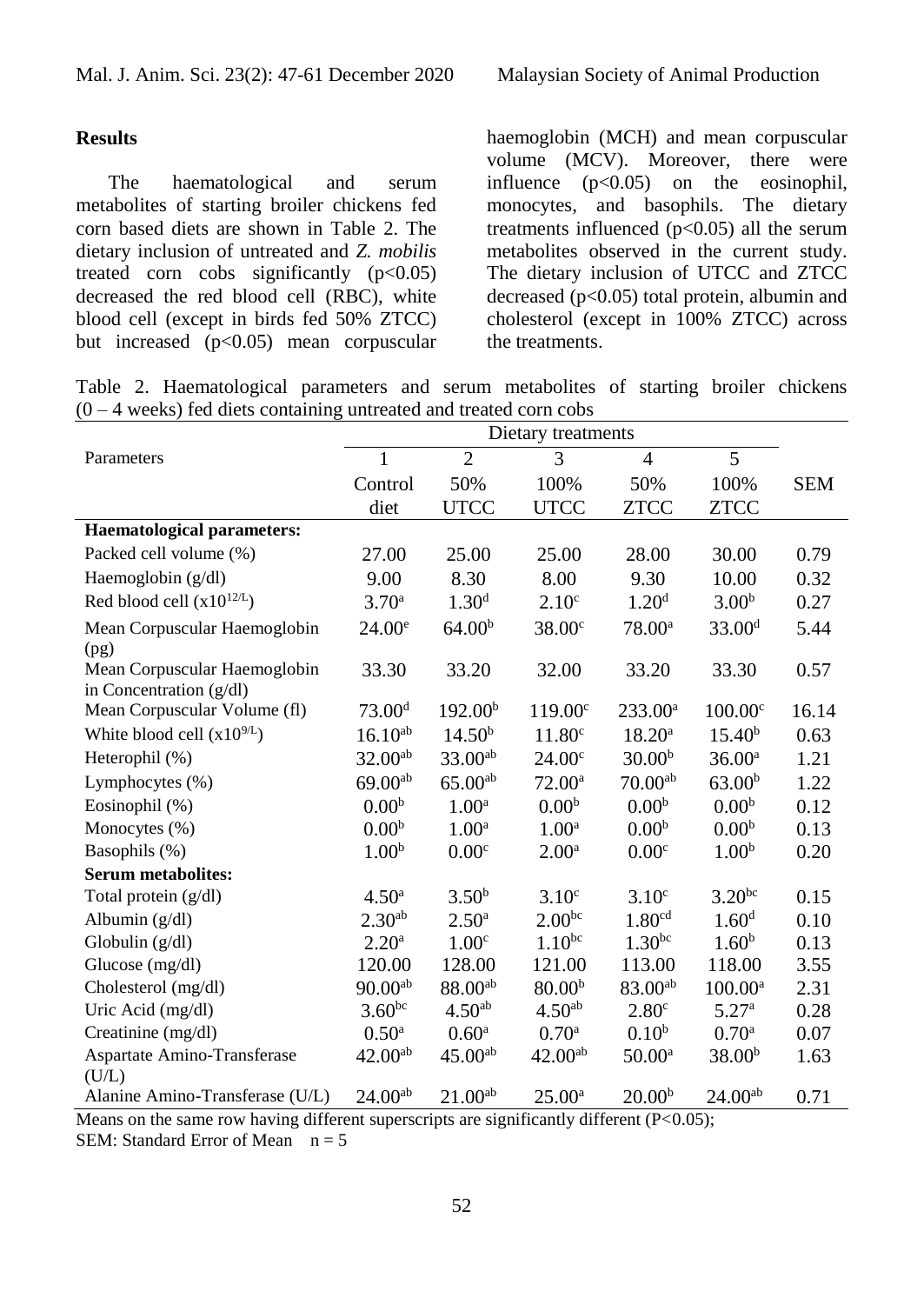The haematological and serum metabolites of finishing broiler chickens fed corn cobs based diets are shown in Table 3. The dietary treatments influenced  $(p<0.05)$ the haematological parameters except mean corpuscular haemoglobin concentration (MCHC). The birds fed 50% UTCC had highest  $(p<0.05)$  values for PCV, and haemoglobin which were similar  $(p>0.05)$  to the values obtained across the dietary treatments. The finishing broiler chickens fed 50% UTCC had highest  $(p<0.05)$  values for total protein, albumin, globulin, uric acid and ALT. The least values for total protein and albumin was observed in birds fed 50% ZTCC while birds fed 100% ZTCC had least values for globulin and uric acid. The birds fed diet 5 had highest  $(p<0.05)$  values for glucose, cholesterol, creatinine and AST, while the least values for these metabolites were recorded in control diet, 100% UTCC and 50% ZTCC.

Table 3. Haematological parameters and serum metabolites of finishing broiler chickens (5– 8weeks) fed diets containing untreated and treated corn cobs

| Parameters                                              | $\mathbf{1}$        | $\overline{2}$      | 3                  | $\overline{4}$      | 5                   |            |
|---------------------------------------------------------|---------------------|---------------------|--------------------|---------------------|---------------------|------------|
|                                                         | Control             | 50%                 | 100%               | 50%                 | 100%                | <b>SEM</b> |
|                                                         | diet                | <b>UTCC</b>         | <b>UTCC</b>        | <b>ZTCC</b>         | <b>ZTCC</b>         |            |
| <b>Haematological parameters:</b>                       |                     |                     |                    |                     |                     |            |
| Packed cell volume (%)                                  | 30.00 <sup>b</sup>  | 39.00 <sup>a</sup>  | 29.00 <sup>b</sup> | 27.00 <sup>b</sup>  | 26.00 <sup>b</sup>  | 1.63       |
| Haemoglobin $(g/dl)$                                    | 10.00 <sup>b</sup>  | $13.00^a$           | 9.70 <sup>b</sup>  | 9.00 <sup>b</sup>   | 8.60 <sup>b</sup>   | 0.51       |
| Red blood cell $(x10^{12/L})$                           | 1.00 <sup>b</sup>   | 1.20 <sup>b</sup>   | 1.20 <sup>b</sup>  | 2.00 <sup>a</sup>   | 1.40 <sup>b</sup>   | 0.11       |
| Mean Corpuscular Haemoglobin<br>(pg)                    | $100.00^a$          | $108.00^{\rm a}$    | 81.00 <sup>b</sup> | 45.00 <sup>d</sup>  | 61.00 <sup>c</sup>  | 6.53       |
| Mean Corpuscular Haemoglobin in<br>Concentration (g/dl) | 33.30               | 33.30               | 33.40              | 33.30               | 33.10               | 0.52       |
| Mean Corpuscular Volume (fl)                            | 300.00 <sup>b</sup> | $325.00^a$          | $242.00^{\circ}$   | 135.00 <sup>e</sup> | 186.00 <sup>d</sup> | 18.91      |
| White blood cell $(x10^{9/L})$                          | 12.00 <sup>b</sup>  | 10.60 <sup>b</sup>  | $15.10^{a}$        | $16.80^{\rm a}$     | 11.80 <sup>b</sup>  | 0.65       |
| Heterophil (%)                                          | 29.00 <sup>b</sup>  | 38.00 <sup>a</sup>  | 22.00 <sup>c</sup> | 21.00 <sup>c</sup>  | 36.00 <sup>a</sup>  | 1.98       |
| Lymphocytes (%)                                         | 70.00 <sup>b</sup>  | 60.00 <sup>c</sup>  | $78.00^a$          | $77.00^{ab}$        | 62.00 <sup>c</sup>  | 2.17       |
| Eosinophil (%)                                          | 0.00 <sup>b</sup>   | 0.00 <sup>b</sup>   | 0.00 <sup>b</sup>  | 0.00 <sup>b</sup>   | 1.00 <sup>a</sup>   | 0.11       |
| Monocytes (%)                                           | 1.00 <sup>b</sup>   | 2.00 <sup>a</sup>   | 0.00 <sup>c</sup>  | 1.00 <sup>b</sup>   | 1.00 <sup>b</sup>   | 0.17       |
| Basophils (%)                                           | 0.00 <sup>b</sup>   | 0.00 <sup>b</sup>   | 0.00 <sup>b</sup>  | 1.00 <sup>a</sup>   | 0.00 <sup>b</sup>   | 0.11       |
| <b>Serum metabolites:</b>                               |                     |                     |                    |                     |                     |            |
| Total protein (g/dl)                                    | 3.10 <sup>c</sup>   | 6.30 <sup>a</sup>   | 4.60 <sup>b</sup>  | 2.10 <sup>e</sup>   | 2.70 <sup>d</sup>   | 0.41       |
| Albumin (g/dl)                                          | 1.80 <sup>b</sup>   | 2.90 <sup>a</sup>   | $1.50^{bc}$        | 1.00 <sup>c</sup>   | 1.80 <sup>b</sup>   | 0.18       |
| Globulin $(g/dl)$                                       | 1.30 <sup>c</sup>   | $3.40^{\rm a}$      | $3.10^{b}$         | 1.10 <sup>d</sup>   | 0.90 <sup>e</sup>   | 0.29       |
| Glucose (mg/dl)                                         | 120.00 <sup>c</sup> | 122.00 <sup>b</sup> | $112.00^e$         | 115.00 <sup>d</sup> | 133.00 <sup>a</sup> | 1.94       |
| Cholesterol (mg/dl)                                     | 87.00 <sup>b</sup>  | 76.00 <sup>e</sup>  | 84.00 <sup>c</sup> | 82.00 <sup>d</sup>  | 90.00 <sup>a</sup>  | 1.29       |
| Uric Acid (mg/dl)                                       | 3.20 <sup>b</sup>   | 5.00 <sup>a</sup>   | 4.80 <sup>a</sup>  | 3.00 <sup>b</sup>   | 2.80 <sup>b</sup>   | 0.28       |
| Creatinine (mg/dl)                                      | 0.10 <sup>c</sup>   | 0.40 <sup>ab</sup>  | 0.40 <sup>ab</sup> | 0.30 <sup>b</sup>   | 0.50 <sup>a</sup>   | 0.04       |
| Aspartate Amino-Transferase (U/L)                       | 45.00c              | 50.00 <sup>b</sup>  | 49.00 <sup>b</sup> | 48.00 <sup>b</sup>  | $63.00^{\rm a}$     | 1.69       |
| Alanine Amino-Transferase (U/L)                         | 24.00 <sup>b</sup>  | $28.00^{\rm a}$     | 14.00 <sup>d</sup> | 19.00 <sup>c</sup>  | 23.00 <sup>b</sup>  | 1.33       |

Means on the same row having different superscripts are significantly different (P<0.05);

SEM: Standard Error of Mean  $n = 5$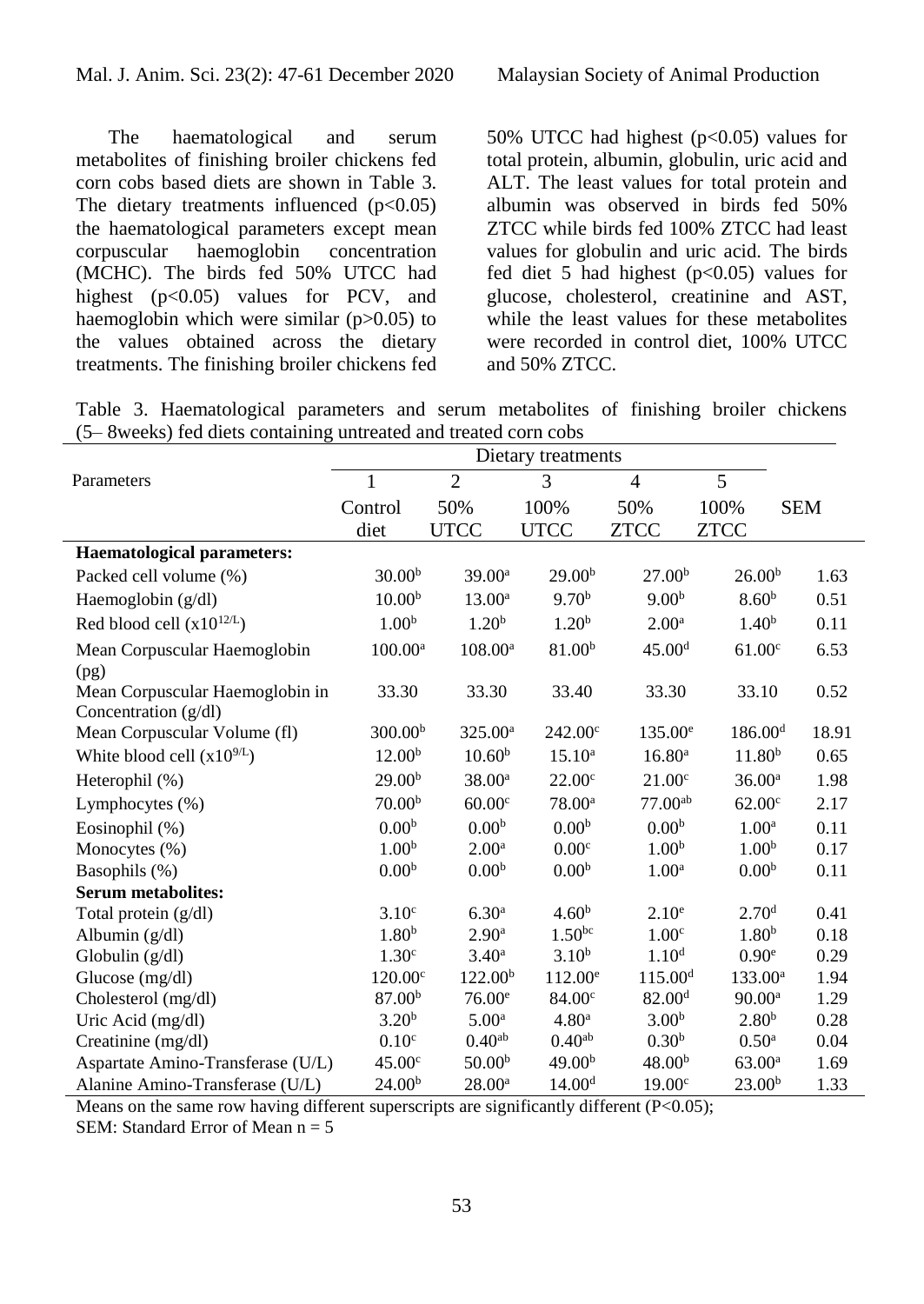The carcass characteristics of broiler chickens fed corn cobs based diets is shown in Table 4. The dietary treatments influenced (p<0.05) the live weight, dressed weight, eviscerated weight and the dressing percentage. The birds fed the control diet had highest  $(p<0.05)$  value for breast which was (p>0.05) similar to the values obtained in birds fed 50% UTCC and 100% ZTCC. The highest value of drumstick recorded in birds fed 100% ZTCC was similar  $(p>0.05)$  to the

values obtained in the birds fed the control diet and diets 2, 4 and 5. The highest value of the back was recorded in 50% ZTCC but, the lowest value was observed in the control group. The birds fed 50% UTCC and 100% UTCC had the same highest value for heart while the least value was obtained in the birds fed the control diet. The birds fed 5 had highest ( $p<0.05$ ) value for whole GIT while the least value was obtained in birds fed the control diet.

Table 4. Carcass characteristics of broiler chickens fed diets containing untreated and treated corn cobs

|                         |                      | Dietary treatments |                      |                      |                      |                      |            |
|-------------------------|----------------------|--------------------|----------------------|----------------------|----------------------|----------------------|------------|
| Parameters              | 1                    |                    | $\overline{2}$       | 3                    | $\overline{4}$       | 5                    |            |
|                         | Control              |                    | 50%                  | 100%                 | 50%                  | 100%                 | <b>SEM</b> |
|                         | diet                 |                    | <b>UTCC</b>          | <b>UTCC</b>          | <b>ZTCC</b>          | <b>ZTCC</b>          |            |
| Live weight $(g)$       | 2200.00 <sup>a</sup> |                    | 1900.00 <sup>b</sup> | 2000.00 <sup>b</sup> | 1900.00 <sup>b</sup> | 2000.00 <sup>b</sup> | 32.46      |
| Dressed weight (g)      | $2120.00^a$          |                    | $1820.00^{\circ}$    | 1940.00 <sup>b</sup> | 1780.00°             | 1900.00 <sup>b</sup> | 32.24      |
| Eviscerated weight (g)  | $1700.00^{\rm a}$    |                    | $1460.00^{\circ}$    | 1380.00 <sup>d</sup> | 1460.00°             | 1540.00 <sup>b</sup> | 29.08      |
| Dressing percentage (%) | 77.28 <sup>a</sup>   |                    | 77.00 <sup>a</sup>   | 69.13 <sup>b</sup>   | $76.85^{\rm a}$      | 77.00 <sup>a</sup>   | 1.05       |
| Cut parts (% of LW)     |                      |                    |                      |                      |                      |                      |            |
| Head $(\%)$             | $2.73^e$             |                    | 4.21 <sup>a</sup>    | 3.00 <sup>d</sup>    | 3.16 <sup>c</sup>    | 4.00 <sup>b</sup>    | 0.16       |
| Breast (%)              | $20.00^{\rm a}$      |                    | 17.89ab              | 16.00 <sup>b</sup>   | 15.79 <sup>b</sup>   | 18.00 <sup>ab</sup>  | 0.51       |
| Thigh $(\%)$            | 10.91 <sup>b</sup>   |                    | 10.53 <sup>c</sup>   | $11.00^a$            | 10.53 <sup>c</sup>   | $11.00^a$            | 0.06       |
| Drumstick (%)           | 10.91 <sup>a</sup>   |                    | $10.53^{\rm a}$      | 8.00 <sup>b</sup>    | $10.53^{\rm a}$      | $11.00^a$            | 0.33       |
| Wing $(\%)$             | $8.18^{ab}$          |                    | $8.42^{ab}$          | 7.00 <sup>b</sup>    | $8.42^{ab}$          | 9.00 <sup>a</sup>    | 0.27       |
| Back $(\%)$             | 17.27c               |                    | 15.79 <sup>d</sup>   | 16.00 <sup>d</sup>   | $18.95^{\rm a}$      | 18.00 <sup>b</sup>   | 0.32       |
| Neck $(\%)$             | $3.64^{b}$           |                    | 3.16 <sup>c</sup>    | 3.00 <sup>c</sup>    | 4.21 <sup>a</sup>    | 4.00 <sup>ab</sup>   | 0.13       |
| Shank $(\%)$            | 4.55 <sup>c</sup>    |                    | 4.21 <sup>d</sup>    | 4.00 <sup>e</sup>    | 5.26 <sup>a</sup>    | 5.00 <sup>b</sup>    | 0.13       |
| Organ weight (% of LW)  |                      |                    |                      |                      |                      |                      |            |
| Heart $(\%)$            | 0.91 <sup>c</sup>    |                    | $1.05^{\rm a}$       | 1.00 <sup>b</sup>    | 1.05 <sup>a</sup>    | 1.00 <sup>b</sup>    | 0.01       |
| Spleen (%)              | 0.18 <sup>a</sup>    |                    | $0.13^{b}$           | $0.11^{bc}$          | $0.13^{b}$           | 0.10 <sup>c</sup>    | 0.01       |
| Lungs $(\%)$            | 0.82 <sup>ab</sup>   |                    | $0.95^{\rm a}$       | 0.75 <sup>bc</sup>   | 0.63 <sup>c</sup>    | 0.80 <sup>b</sup>    | 0.03       |
| Liver $(\%)$            | 3.64 <sup>a</sup>    |                    | $3.16^{b}$           | 3.00 <sup>b</sup>    | $3.16^{b}$           | 4.00 <sup>a</sup>    | 0.11       |
| Kidneys (%)             | $0.73^{b}$           |                    | $0.68^{b}$           | 0.43 <sup>d</sup>    | 0.58 <sup>c</sup>    | 0.90 <sup>a</sup>    | 0.04       |
| Proventriculus (%)      | 0.91                 |                    | 1.05                 | 1.00                 | 1.05                 | 1.00                 | 0.03       |
| Gizzard (%)             | 2.73 <sup>c</sup>    |                    | 5.26 <sup>a</sup>    | 5.00 <sup>a</sup>    | 4.21 <sup>b</sup>    | 3.00 <sup>c</sup>    | 0.28       |
| Empty gizzard (%)       | 1.82 <sup>c</sup>    |                    | 3.16 <sup>a</sup>    | 3.00 <sup>ab</sup>   | 3.16 <sup>a</sup>    | 2.50 <sup>b</sup>    | 0.15       |
| Abdominal fat (%)       | 0.91 <sup>c</sup>    |                    | 1.05 <sup>b</sup>    | 1.00 <sup>b</sup>    | 2.11 <sup>a</sup>    | 1.00 <sup>b</sup>    | 0.12       |
| Whole GIT (%)           | 15.45 <sup>d</sup>   |                    | $18.95^{b}$          | 17.00 <sup>c</sup>   | 16.84c               | $21.00^a$            | 0.53       |

Means on the same row having different superscripts are significantly different (P<0.05)

LW: Live weight; GIT: Gastro-intestinal tract; SEM: Standard Error of Mean;  $n = 5$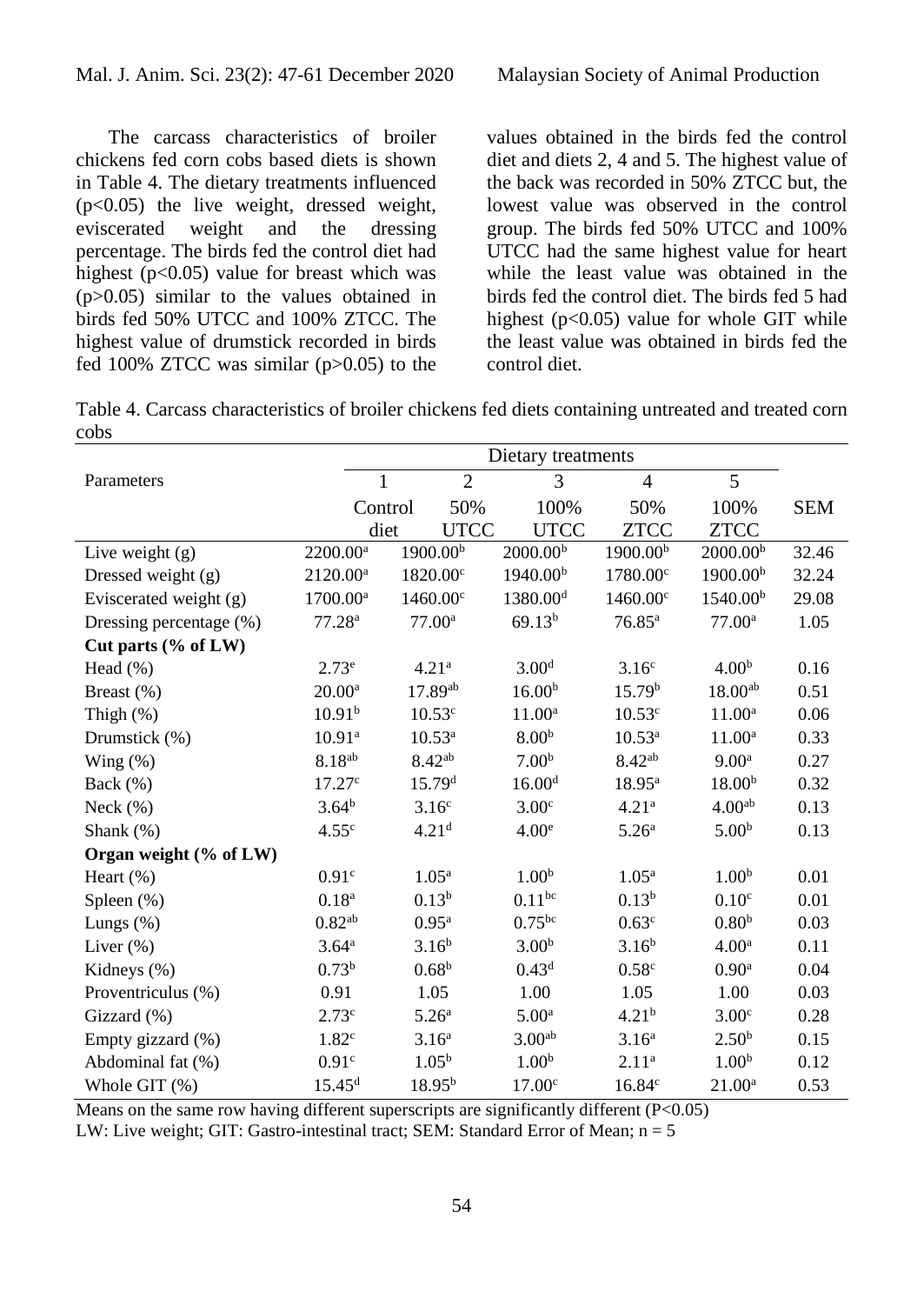The sensory evaluation of meats from broiler chickens fed corn cobs based diets is shown in Table 5. The dietary treatments slightly increased  $(p<0.05)$  the values of colour, juiciness, flavour, tenderness and overall acceptability while least values were recorded for meat of birds fed 50% UTCC.

Table 5. Sensory evaluation of meat from broiler chickens fed diets containing untreated and treated corn cobs

|                          |                   |                   | Dietary treatments |                   |                   |      |            |  |  |  |
|--------------------------|-------------------|-------------------|--------------------|-------------------|-------------------|------|------------|--|--|--|
| Parameters               |                   |                   | 2                  | 3                 | 4                 | 5    |            |  |  |  |
|                          |                   | Control           | 50%                | 100\%             | 50%               | 100% | <b>SEM</b> |  |  |  |
|                          |                   | diet              | <b>UTCC</b>        | <b>UTCC</b>       | <b>ZTCC</b>       | ZTCC |            |  |  |  |
| Colour                   | $6.65^{\rm a}$    | $5.75^{\circ}$    | 6.60 <sup>a</sup>  | 6.60 <sup>a</sup> | $6.25^{b}$        |      | 0.09       |  |  |  |
| Juiciness                | $6.05^{b}$        | 5.35 <sup>c</sup> | $6.35^{a}$         | $5.95^{b}$        | $6.12^{ab}$       |      | 0.10       |  |  |  |
| Flavour                  | $5.75^{\rm a}$    | $5.15^{b}$        | $6.10^{\rm a}$     | 5.70 <sup>a</sup> | $5.85^{\rm a}$    |      | 0.10       |  |  |  |
| <b>Tenderness</b>        | 6.20 <sup>c</sup> | 5.95 <sup>d</sup> | 6.45 <sup>b</sup>  | $6.65^{\rm a}$    | 6.40 <sup>b</sup> |      | 0.07       |  |  |  |
| Overall<br>acceptability | 6.50 <sup>a</sup> | 6.00 <sup>b</sup> | 6.40 <sup>a</sup>  | $6.40^{\rm a}$    | $6.15^{b}$        |      | 0.05       |  |  |  |

 $a<sub>bc</sub>$  Means on the same row having different superscripts are significantly different (P<0.05) SEM: Standard Error of Mean

### **Discussion**

The packed cell value and haemoglobin were not influenced by the dietary treatments at the starter phase. The PCV values (25.00 – 30.00%) are within the normal range of 22.0 - 35.0% for broiler chickens (Anon, 1980; Swenson, 1999). Church *et al*. (1984) and Babatunde *et al*. (1987) showed that PCV and Hb are correlated with the nutritional status of the animal which directly related to the nutritional balance of the diet fed to the animals. The birds on the control diet had higher value of red blood cell, followed by birds fed 100% ZTCC but the birds on 50% UTCC and 50% had similar lowest values. Olugbemi *et al*. (2010) reported that red blood cells are responsible for the transportation of oxygen and carbon dioxide in the blood as well as the manufacture of haemoglobin. Therefore, higher values indicate a greater potential for these functions and a better state of health.

The dietary treatments influenced the MCH and MCV but did not affect the MCHC. The values obtained for birds were 90.00 – 140.00fl) for broiler chickens (Jain, 1993). However, the birds fed 50% UTCC and 50% ZTCC had higher values for MCH and MCV. Seivered (1972) reported that high values of MCV, MCH and MCHC caused anaemia in livestock. On the other hand, MCH indicates the blood carrying ability of the red blood cell which may suggest that the birds on 50% UTCC and 50% ZTCC are more efficient in performing respiratory functions as reported by Soetan *et al*. (2013). The values of white blood cell count recorded in the dietary treatments are within the normal values  $(1.20 - 3.00 \times 10^4 \mu l)$  stated by Jain (1993). High WBC may be associated with inflammatory diseases, infection diseases or stress, or may be common in young birds (Fudge, 1997; Fudge, 2000 and Clark *et al*., 2009). The values for heterophil and lymphocytes were within the normal values  $(15.00 - 40.00\%$ and  $45.00 - 70.00\%$  for healthy broiler chickens (Jain, 1993). This suggested the resistance of the birds in disease condition. The inclusion of treated and untreated corn

within the normal range (33.00 - 47.00pg and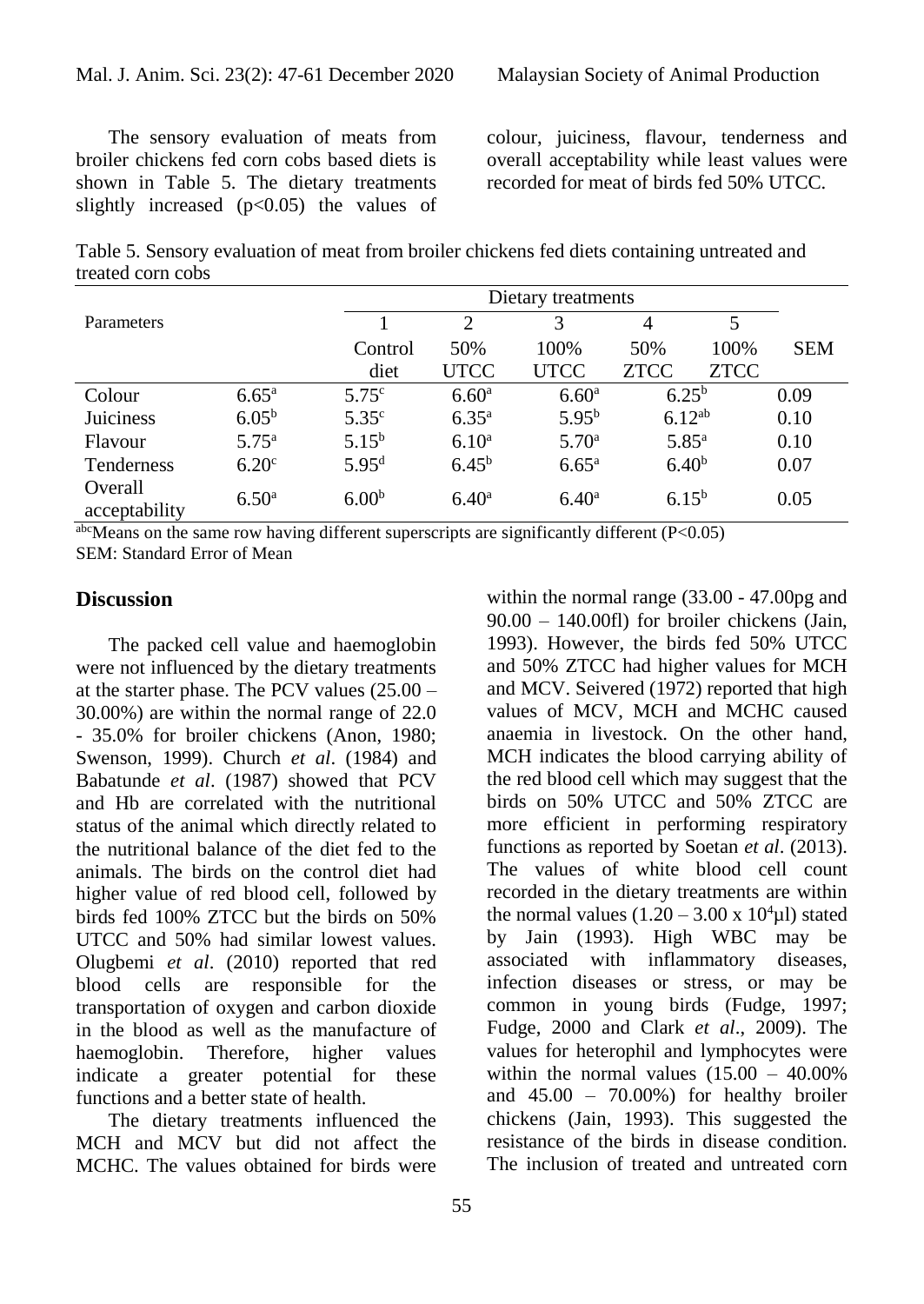cobs in the diets depressed the total protein, albumin and globulin of the birds.

At the finisher phase, the values obtained in birds on 50% ZTCC for MCH and MCV were within the normal range (33.00 -47.00pg and 90.00 – 140.00fl) reported by Jain (1993) and Benerjee (2004) but the values obtained in the other dietary treatments were higher than the normal values for healthy broiler chickens. The similar values of MCHC obtained in the dietary treatments revealed that replacement of wheat offal with treated and untreated corn cobs has no deleterious effect on the broiler chickens as they maintained their normal MCHC. The values of uric acid obtained in this study were lower than the normal value for urea  $(7.00 - 21.00 \text{mg/dl})$  reported in literature (Am. Met laboratory, 2001). The metabolism of uric acid is influenced by the quantity of protein and amino acids in the diet (Oduguwa *et al*., 1996). Serum uric acid (Morgensten *et al*. 1966) and creatinine (Eggum, 1970) can be utilized as an indirect measure of protein adequacy. High levels of AST and ALT may indicate an occurrence of liver damage/low plane of nutrition as observed by Ekpenyong and Biobaku (1986).

The birds fed the control diet had higher average live weight which led to higher dressed weight and eviscerated weight. But this was closely followed by the values from the birds fed 100% ZTCC. This could be attributed to the fact that the broiler chickens performed well on *Zymomonas mobilis* treated corn cobs based diets as well as on control diet. The findings agreed with the reports of Duruna *et al*. (2006). They reported differences on the live weight, eviscerated weight and dressing percentage of broiler chickens fed varying levels of *Anthronata macrophyla* seed meal. The values of dressing percentage were higher than the values (65.63 - 73.33% and  $63.02 -$ 63.06%) reported by Adeyemo and Longe, (2007) and Akinleye *et al*. (2008) but lower

than the values  $(79.00 - 81.00\%)$  obtained by Donkoh *et al*. (2003). Higher body weight and lower offal weight reflect good performance characteristics of poultry birds (Plumber and Kiepper, 2011). The treated and untreated corn cobs based diets affected the cut-up parts of the broiler chickens expressed as the percentage of live weight. This was contrary to the reports of Donkoh *et al*. (2003) who reported no influence of ground maize cobs level on the carcass yield of broiler chickens processed at 56 days of age.

The values of breast, thigh and drumstick obtained in 100% ZTCC compared to the control group revealed the adequacy of the treated corn cobs to replace wheat offal without retarding muscle development. However, Aduku and Olukosi (2000) observed that most of the cut-up parts are based on individual processors' knowledge and efficiency because there was no standard to follow in the fabrication of carcasses of slaughtered animals and poultry in most developing countries.

The birds fed 50% UTCC and 100% UTCC had higher values for gizzard than birds fed the control and other diets. This may be as a result of handling of bulky feeds. Rose (2001) reported that increase in the development of the gizzard will enhance its grinding role. The values of empty gizzards followed the same trend as the whole gizzards. The birds fed 100% ZTCC had highest value of gastro-intestinal tract compared to the other diets. This was contrary to the report of Yeroch and Danicke (1995), they reported that birds fed highbarley or high-wheat diets had elevated intestinal weight, which negatively affect the carcass yield but the negative effect was reduced after supplementation with appropriate enzyme.

The incorporation of untreated and treated corn cobs had influence on the sensory attributes of the meat. The taste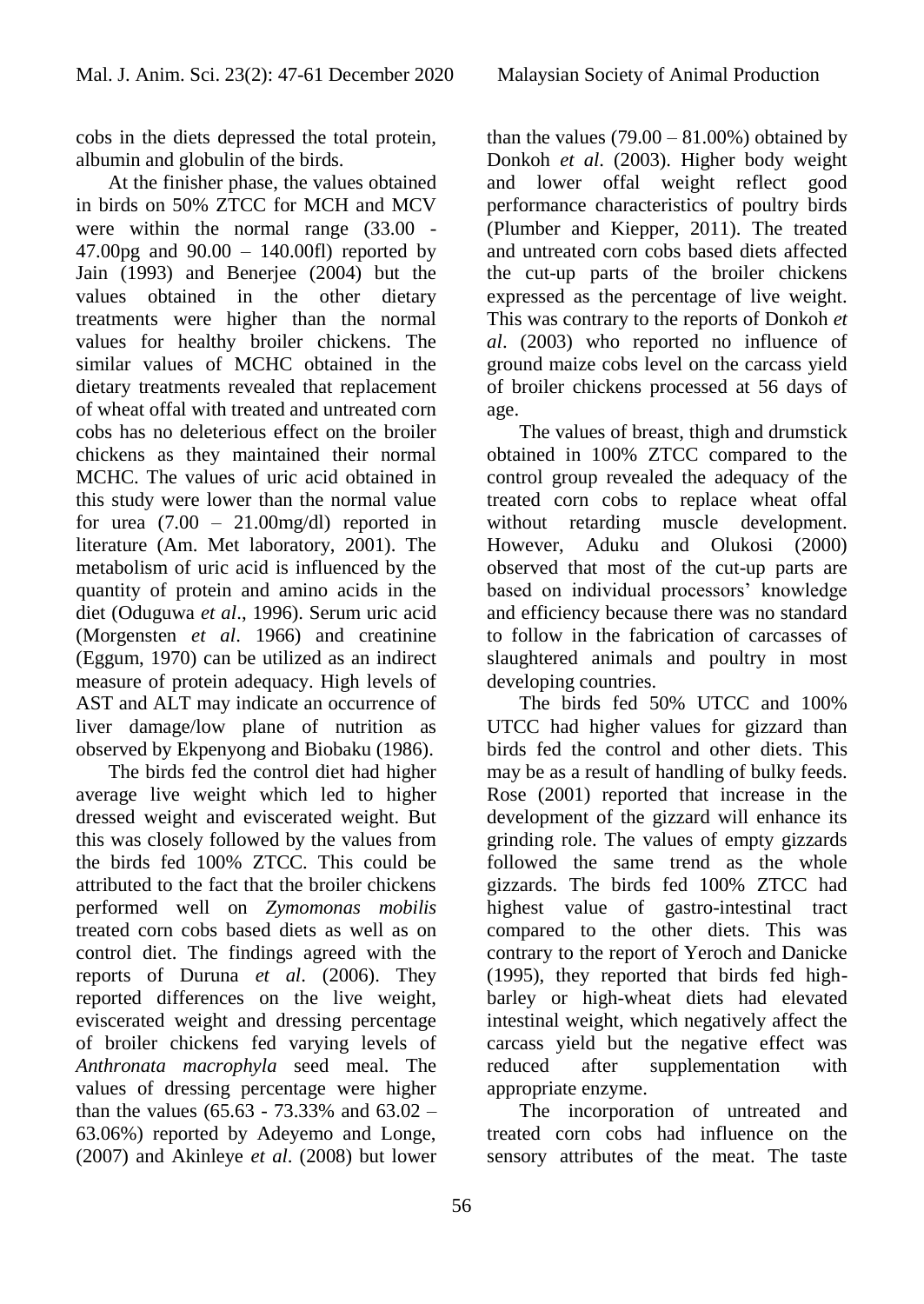panel score for colour recorded in 100% ZTCC was similar to the values obtained in the control diet and 50% UTCC and 100% UTCC. This might be due to the influence of ground corn cobs on the colour of the meat (Briedenstein and Carpenter, 1983). The values obtained in the 50% ZTCC and 100% ZTCC compared favourably with the control group. This is an indication that *Z. mobilis* treated corn cobs had positive influence on tenderness thereby affecting the overall acceptability by the consumers. Also, the untreated and treated corn cobs influenced the colour, juiciness and flavour of the meat. It can be inferred that corn cobs based diets might have led to improvement in collagen and myofibrillar solubility, therefore, improving the tenderness of edible muscles (Waskar *et al*. 2009). The corn cobs based diets generated broiler chicken meat with a greater degree of consumer acceptability.

# **Conclusion**

50% UTCC and ZTCC promoted the haematological parameters and serum metabolites of the broiler chickens. Inclusion of 100% ZTCC improved the blood glucose of the birds. The values of dressing percentage and cut-up parts were improved by the replacement of wheat offal by 50% UTCC and 100% ZTCC in broiler chicken diets. The sensory attributes of the meat were positively supported by the replacement of wheat offal with 50% ZTCC in the broiler chickens' diets. The availability of this agroindustrial by-product in commercial quantity and *Zymomonas mobilis* from palm wine will assist in converting it to alternative fibrous feedstuff in tropical environment.

### **Acknowledgement**

World Bank African Centre of Excellence in Agricultural Development and Sustainable Environment, Federal University

of Agriculture, Abeokuta, Nigeria for Research support.

Professor Anigbogu, N. M. for the provision of *Zymomonas mobilis* suspension and technical support for the study.

Mrs. Felicia Omolara Alade of the ASUU-UNAAB Cooperative Multipurpose Society Limited, Federal University of Agriculture, Abeokuta, Nigeria for financial contribution.

# **Conflict of Interest**

There is absolutely no conflict of interest with any individual or organization regarding the materials discussed in this manuscript.

# **Statement of animal rights**

All applicable international, national, and/or institutional guidelines for the care and use of animals were followed in the present study.

# **References**

- Abe, H. A., Kimura, T. and Yamuchi, K.1996. Effect of collagen on toughness of meat from spent laying hens. *Journal of Food Science Technology* 43: 831 – 834.
- Adeyemi, O. A., Eruvbetine, D., Oguntona, T., Dipeolu M. A. and Agunbiade, J. A. 2008. Feeding broiler chicken with diets containing whole cassava root meal fermented with rumen filtrate. *Archivos de Zootechnia* 57(218): 247 – 258.
- Adeyemo, G. O. and Longe, O. G. 2007. Effects of graded levels of cottonseed cake on performance, haematological and carcass characteristics of broilers fed from day old to 8weeks of age. *African Journal of Biotechnology* 6 (8): pp. 1064 - 1071.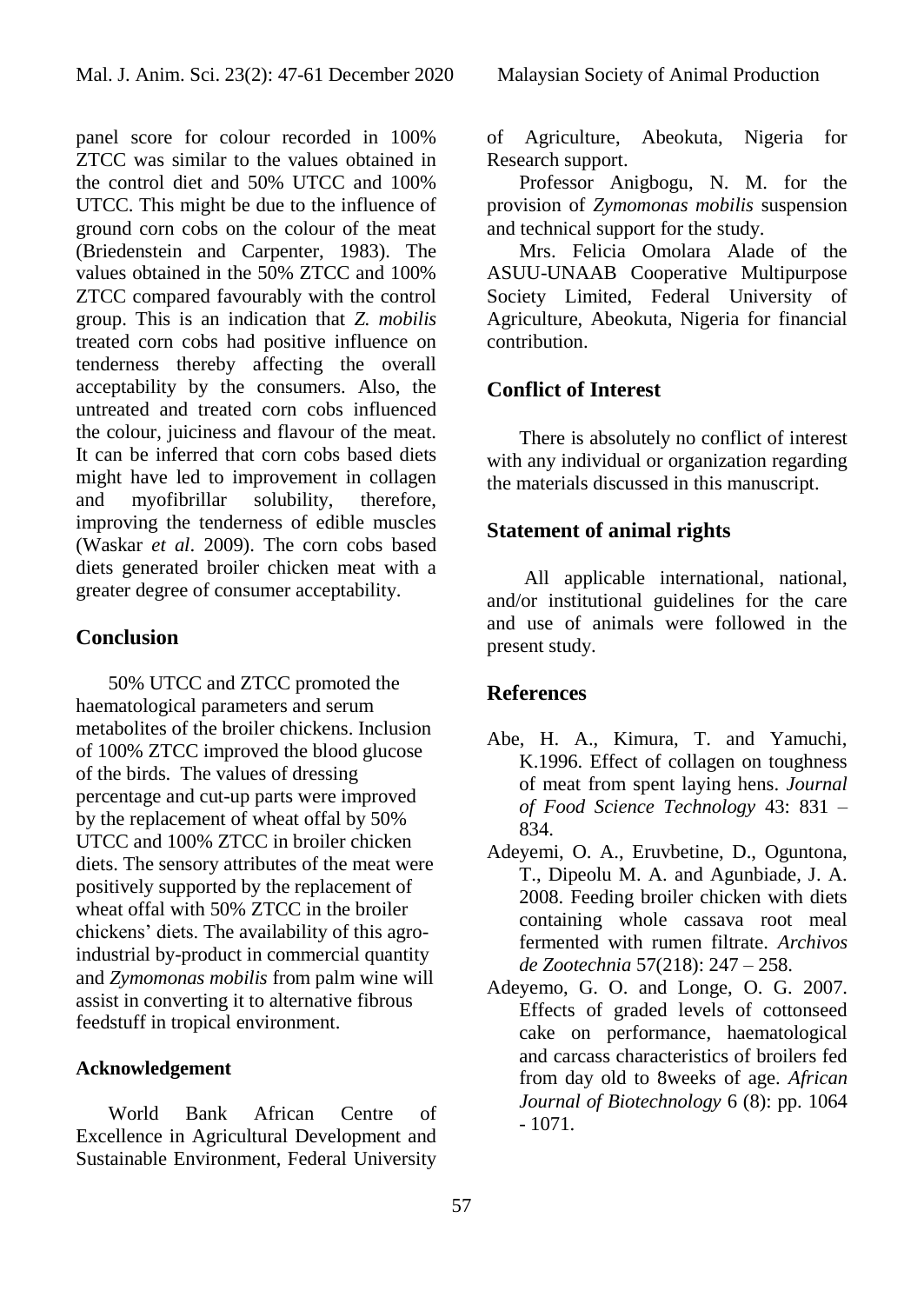- Aduku, A. O. and Olukosi, J. O. 2000. Animal Products Processing and Handling in the Tropics. Living Books Series, G. U. Publication, Abuja, Nigeria, pp 24 - 32.
- Akinleye, S. B., Iyayi, E. A. and Afolabi, K. D. 2008. The performance, haematology and carcass traits of broilers as affected by diets supplemented with or without Biomin a natural growth promoter. *World Journal of Agricultural Sciences* 4 (4): 467 - 470.
- Aletor, V. A. 1989. Effect of varying levels of fish meal substitution with soya bean meal on certain metabolites. *Nigeria Journal of Technology Res*. 1: 111 – 114.
- Aletor, V. A. and Egberongbe, O. 1992.
- Feeding differently processed soyabean. Part 2. An assessment of haematological responses in chicken diet. *Nahrung*  $36(4)$ :  $364 - 369$ .
- Alhassan, W. S. 1985. The potential of Agroindustrial by-products and Crop residues for Sheep and Goat Production in Nigeria. Proceedings of small ruminant production in Nigeria 1: 165-175.
- Alokan, I. A. 1998. A note on corn cobs in sheep diet. *Nigerian Journal of Animal Production* 15: 227 – 231.
- American Metabolic Testing Laboratories Inc. Chemistry Profile (2001). www.caprofile.net/t3.html.
- Amos, T. T. 2006. Analysis of Backyard Poultry Production in Ondo State, Nigeria. *International Journal of Poultry Science 5 (3):247 – 250.*
- Anigbogu, N. M., Ibe, S. N., Anosike, J. C. and Assam, E. M. 2009. The effect of Life-Enzyme (Sawdust treated with *Zymomonas mobilis*) on the performance characteristics of Red Sokoto Goats. *Journal of Sustainable Agriculture and Environment* 11(1):12 - 18.
- Anon 1980. Guide to the care and use of experimental animals. Vol. 1. Canadian Council on Animal Care. Ottawa, Ontario, Canada. Pp. 85 – 90.
- Babatunde, G. M., Pond, W. O., Krook, L., Dvan Vlech, L., Walker, E. R. and Chapman, P. 1987. Effect of dietary safflower oil or hydrogenated coconut oil on growth rate and on swine blood and tissue components of pigs fed fat-free diets. *Journal of Nutrition* 92: 1903.
- Benerjee, G. C. 2004. A textbook of Animal husbandry. 8th Edition. Oxford and IBH Pub. Co., PVT., LTD.
- Bounous I. D., Wyatt, R. D., Gibbs, P. S., Kilburn, J. V., Quist, C. F. 2000. Haematological and serum biochemical reference intervals for juvenile wild turkeys. *Journal of Wildlife Diseases*  36(2):393-396.
- Briedenstein, B. C. and Carpenter, Z. L. 1983. Nutrient value of meat. *Journal of Animal Science* 57:119.
- Cannan, R. K. 1958. Text Book of Clinical Practical Biochemistry, Volume I,  $5<sup>th</sup>$ Edition, CBS Publisher and Distributor, pp. 497 – 480.
- Cantner, E. W. 1995. Utilization of Agricultural waste products in Animal Nutrition. *Journal Animal Research Development* 41:56-70.
- Church, J. P., Judd, J. T., Young, C. W., Kebay, J. L. and Kim, W. W. 1984. Relationships among diet constituents and specific serum clinical components of subjects eating self-selected diets. *Africa Journal of Clinical Nutrition* 40: 1338 – 1344.
- Clark, P., Boardman, W. S. J. and Raidal, S. R. 2009. General haematological characteristics of birds. In: Atlas of clinical avian haematology. Ames (IA): Wiley-Blackwell; p. 33 – 53.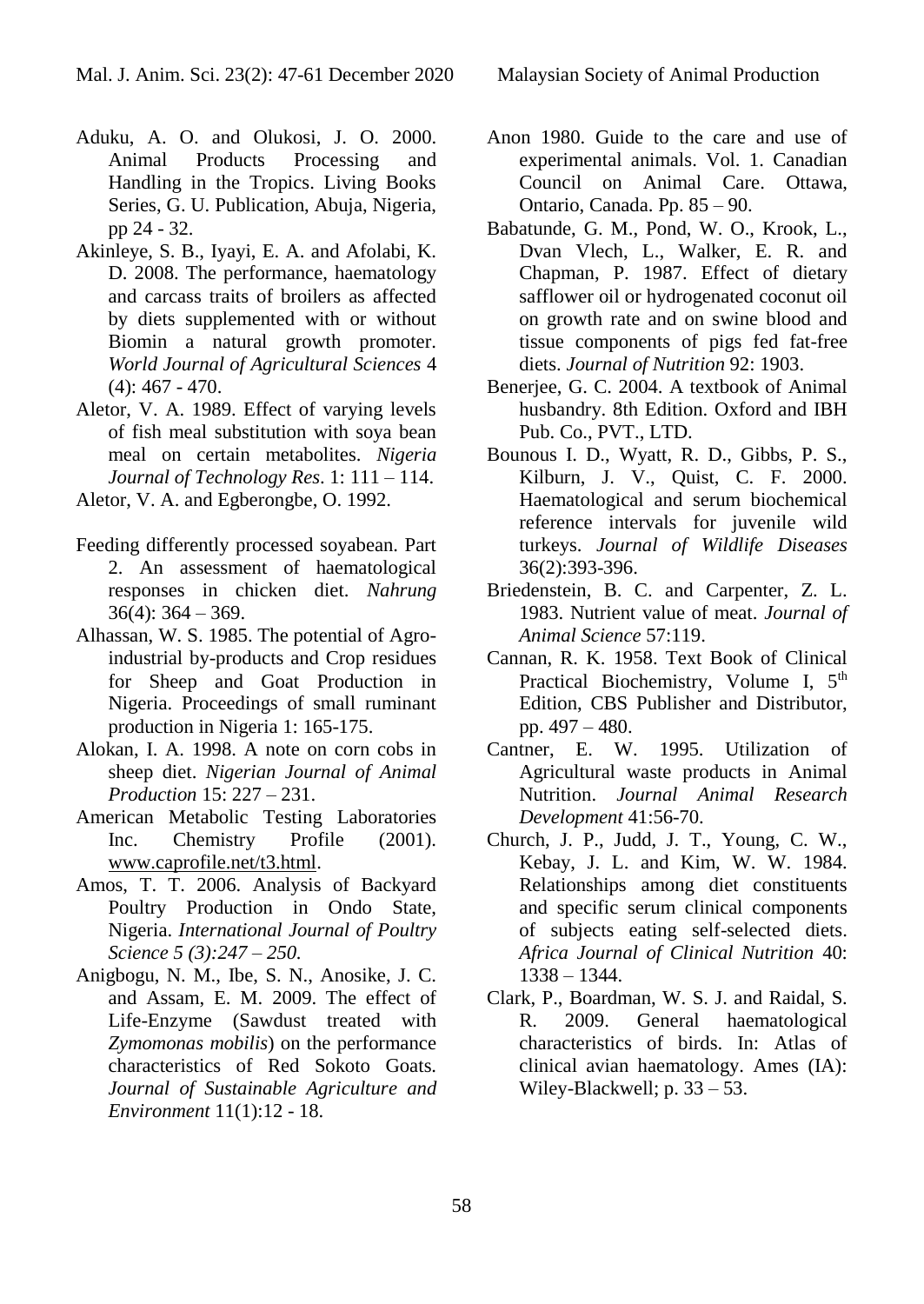Climate-data.orgNigeriaOgun,2020.

https://en.climatedata.org/africa/nigeria/o gun/abeokuta-544/(accessed 03 March, 2020).

- Dafwang, I. I. 2002. Broilers and Broiler production in Nigeria. Poultry production in Nigeria. A Training Manual on National training workshop on poultry production in Nigeria. (Editors: Gefu, J. O., Adeyinka, I. A. and Sekoni, A. A.). September  $1 - 6$ , pp. 76 – 86.
- Daniel, W. W. 1995. Biostatistics: a foundation for Health sciences, 5th edition. Mc Graw-Hill Book Company, New York.
- Donkoh, A., Nyannor, E. K. D., Asafu-Adjaye, A., Duah J. 2003. Ground maize cob as a dietary ingredient for broiler chickens in the tropics. *Journal of Animal Feed Science* 12, 153 - 161.
- Duke, H. H. 1985. Duke's Physiology of Domestic animals. 8th ed. Ithaca and London. Comstock publishing associates, a division of Cornell University Press. USA. pp. 212 - 213.
- Duruna, C. S., Ujejlegbe, A. B. I. and Etuk, E. B. 2006. Performance and characteristics of broiler finisher fed graded level of *Anothonata macrophyla* seed meal as replacement for *Arachis hypogea* meal. In: Proceedings of the 11th Annual Conference of Animal Science Association of Nigeria (ASAN) 18th - 21st September, 2006, International Institute of Tropical Agriculture, Ibadan, Nigeria.
- Eggum, B. O. 1970. Blood urea in measurement as a technique for assessing protein quality. *British Journal of Nutrition* 24:983-988.
- Ekpenyong, T. E. and Biobaku, W. O. 1986. Growth response of rabbits fed activated sewage sludge and dried poultry waste. *Journal of Applied Rabbit Research* 9(1) pp 14-16.
- Fajimi, A. O., Babatunde, G. M., Ogunlana, F. F. and Oyejide, A. 1993. Comparative Utilization of Rubber Seed Oil and palm oil by broilers in a humid tropical environment. *Animal Feed Science and Technology* 43:177-188. FAO. 35, 36 – 39.
- Food and Agriculture Organization (FAO) 1966. Agricultural Development in Nigeria, 1965 - 80. Rome, Italy.
- Fudge A. M. 2000. Avian complete blood count. In: Fudge A. M., editor. Laboratory Medicine: avian and exotic pets. Philadelphia: W. B. Saunders Co; p. 9–18.
- Fudge, A. M. 1997. Avian clinical pathology - hematology and chemistry. In: Altman R. B., Furumoto, E. J., Corey, P. and Wursch, P. 1993. Effects on blood lipids of very high intake of fibre in diets low in saturated fat and cholesterol. *The New England Journal of Medicine* 329: 21 - 26.
- Jain N. C. 1993. Essentials of Veterinary Haematology, 4th ed. Lea and Febiger, Philadelphia, U. S. A.
- Kekocha, C. C. 1994. Poultry Production Handbook. Macmillan Publishers Ltd. London, pp: 166.
- Morgensten, S. R., V. Flor, J. H. Kaufman and Klain, B. 1966. The automated determination of serum uric acid. *Journal of Clinical Pathology* 12: 748 - 766.
- Oduguwa, O. O., B. K. Ogunmodede and Fanimo, A. O. 1996. Comparative Efficacy of three Commercial Vitamin and Trace Mineral Premixes for Rearing Broiler Chickens at Starter and finisher phases. *Pertanika Journal of Tropical Agriultural Science* 19(1): 81 - 87.
- Ogunwole, O. A., Oso, Y. A. A., Omotoso, R. R., Majekodunmi, B. C., Ayinde, B. O. and Oikeh, I. 2013. Performance, carcass characteristics and meat physicochemical properties of broiler chickens fed graded levels of supplemental